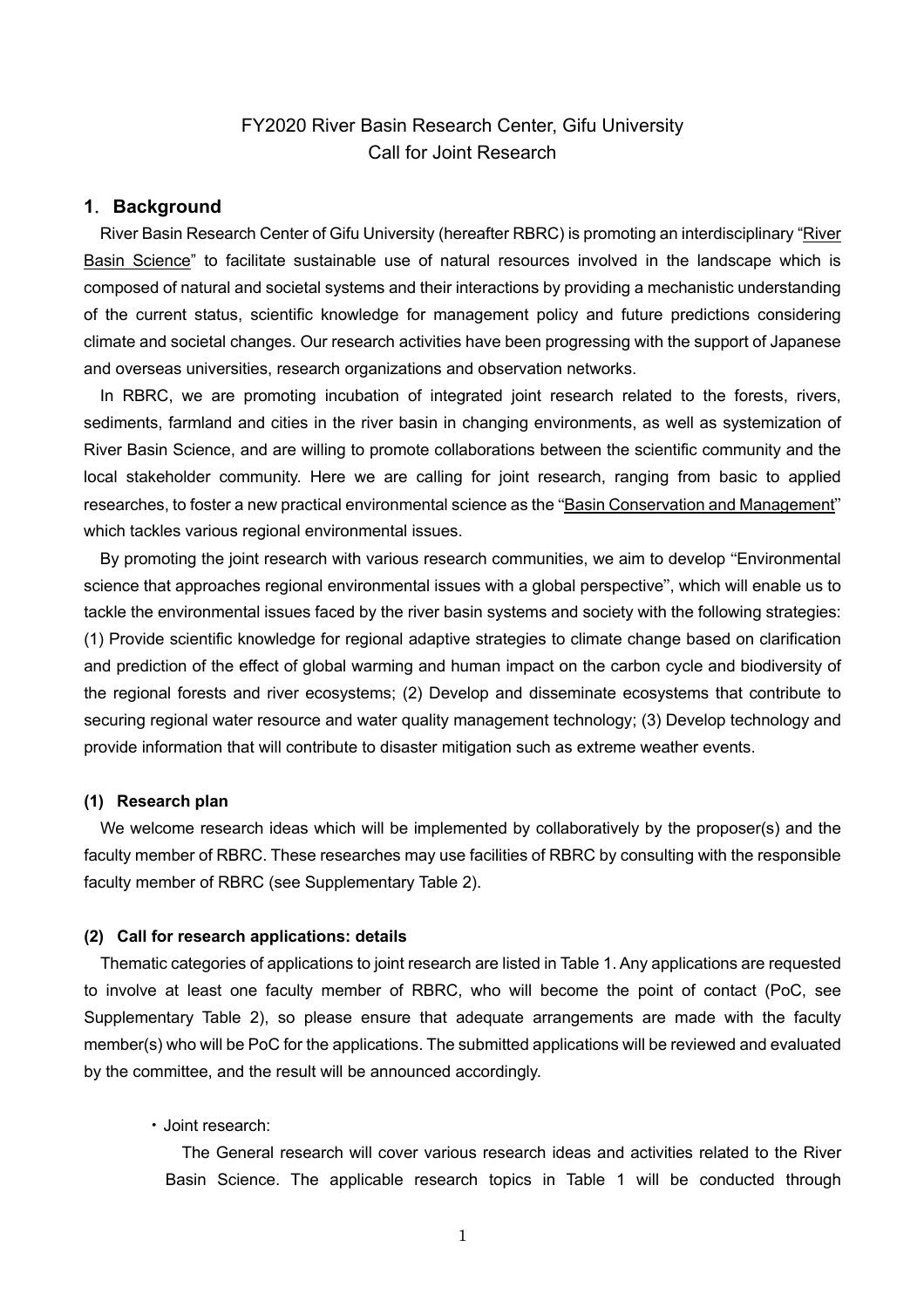collaboration between faculty members in RBRC and researchers affiliated with departments and organizations other than RBRC. The research types that aim to use the facilities of RBRC will be also included into this category (see Supplementary Table 1).

Please note that RBRC will not provide research budgets. However, RBRC will support the research activities according to the consultations between the PoC of RBRC and applicants.

| Table 1 | Recruitment topics |
|---------|--------------------|
|---------|--------------------|

| Recruitment research topics                                                                                             |  |  |  |
|-------------------------------------------------------------------------------------------------------------------------|--|--|--|
| (a) Research on the relationship between human activity and the micrometeorology, water and material cycles             |  |  |  |
| (b) Research related to ecosystem dynamics and functions                                                                |  |  |  |
| (c) Research related to the safety and risks of the river basin, and their environmental and societal scenario analysis |  |  |  |
| (d) Research related to the conservation and sustainable use of basin resources and energy                              |  |  |  |
| (e). Other research that contributes to the development of river basin science and river basin conservation             |  |  |  |

# **2. Persons eligible for application**

#### **(1) PI of joint research representative**

- 1. Fulltime university researchers, fulltime researchers or technicians at research organizations and private organizations
- 2. Part-time university researchers, part-time researchers or technicians at research organizations and private organizations

Persons applicable to type-2 are requested to submit written consent (Form 2) from their affiliated organization, as well as written approval from the affiliated organization (bureau or department) on the application form (Form 1). Also, when the joint research is implemented mainly by students at a doctorate or master's level, please ensure that the application is submitted by the supervising professor as the representative.

In case of any changes with the representative during the research period (including the transfer of his/her affiliation), please amend the details on the submitted Form 1 and resubmit the form accordingly.

#### **(2) Research organization**

Any of the following persons are encouraged to apply.

- 1. Faculty and researchers of university, teachers of National Institute of Technology, researcher or technician at research organizations and private organizations
- 2. Technical staff, post-doctoral researchers, university students
- 3. Other persons permitted by the director of RBRC

In case of any changes in the research organization of the adopted project during the research period (addition or removal of members, transfer of affiliation, etc.), please complete the table for research organization changes on the joint research results report (Form 4).

#### **(3) Permission from the applicant's affiliated organization**

Application for joint research is requested to submit the written consent of the affiliated department head (Form 1, lower section on the first page).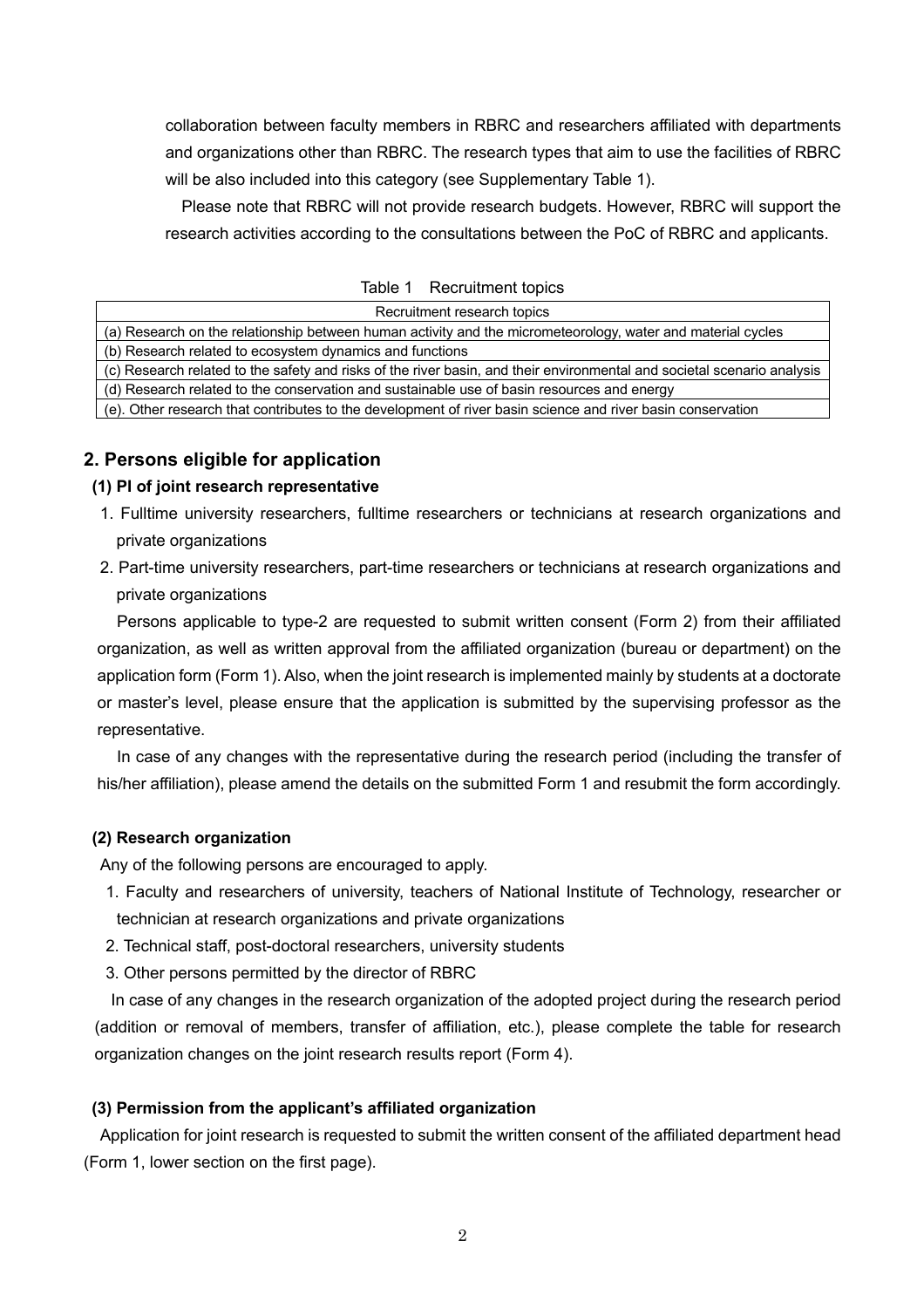In a case that the research group is organized by members from different affiliations of the PI, the member(s) is also requested to submit written approval from the respective person's affiliated organization (department) (Form 2).

#### **3. Application forms**

When submitting an application, please make adequate arrangements with the PoC of RBRC. You are welcome to consult with us via email to find an appropriate faculty member as a PoC [see **7. Contact address**].

To apply for joint research, please use the Joint Research Application Form (Form 1) and send a scanned application with a signature and/or seal in the "affiliated organization (department) approval section" on the Form 1, and send the electronic data. Then please send the original copy by post to RBRC.

For joint research, you are welcome to submit your research proposal anytime. But please note that usage of research facilities of RBRC may be prioritized to the research group(s) that has been accepted earlier. Therefore, please consult in advance with the PoC (see Supplementary Table 1) or send an inquiry to our joint research office by emails for your considerations of research application. We will try our best to match the conditions.

## **4. Research period**

The period may be from the date of adoption notification until **31st March 2021**. Even if you are planning research for multiple years, please submit the application form (Form 1) every year.

#### **5. Application submission deadline**

 We welcome applications on an ad hoc basis. Please submit a scanned copy of the application form. For applications with seals applied, please send the original by post after confirmation of submission of the electronic copy.

#### **6. Important notes for submission of application forms**

Please thoroughly check the following points when submitting an application. Applicants are requested to follow and consent to the below issues.

#### **(1) Intellectual property rights**

Attribution of intellectual property rights will be in accordance with the University Intellectual Property Rights Standards of Gifu University (see the following URL) for researchers from Gifu University and will be discussed separately for other researchers in the event that such matters arise. As the document is written only in Japanese, foreign applicants are kindly requested to be guided by the PoC of RBRC.

Gifu University Intellectual Property Policy:

http://www.green.gifu-u.ac.jp/joint\_research/#policy (In Japanese)

## **(2) Restore of compensation of the damage on facilities etc.**

If the facilities, equipment, database etc. are damaged by any kinds of accidents, the user's affiliated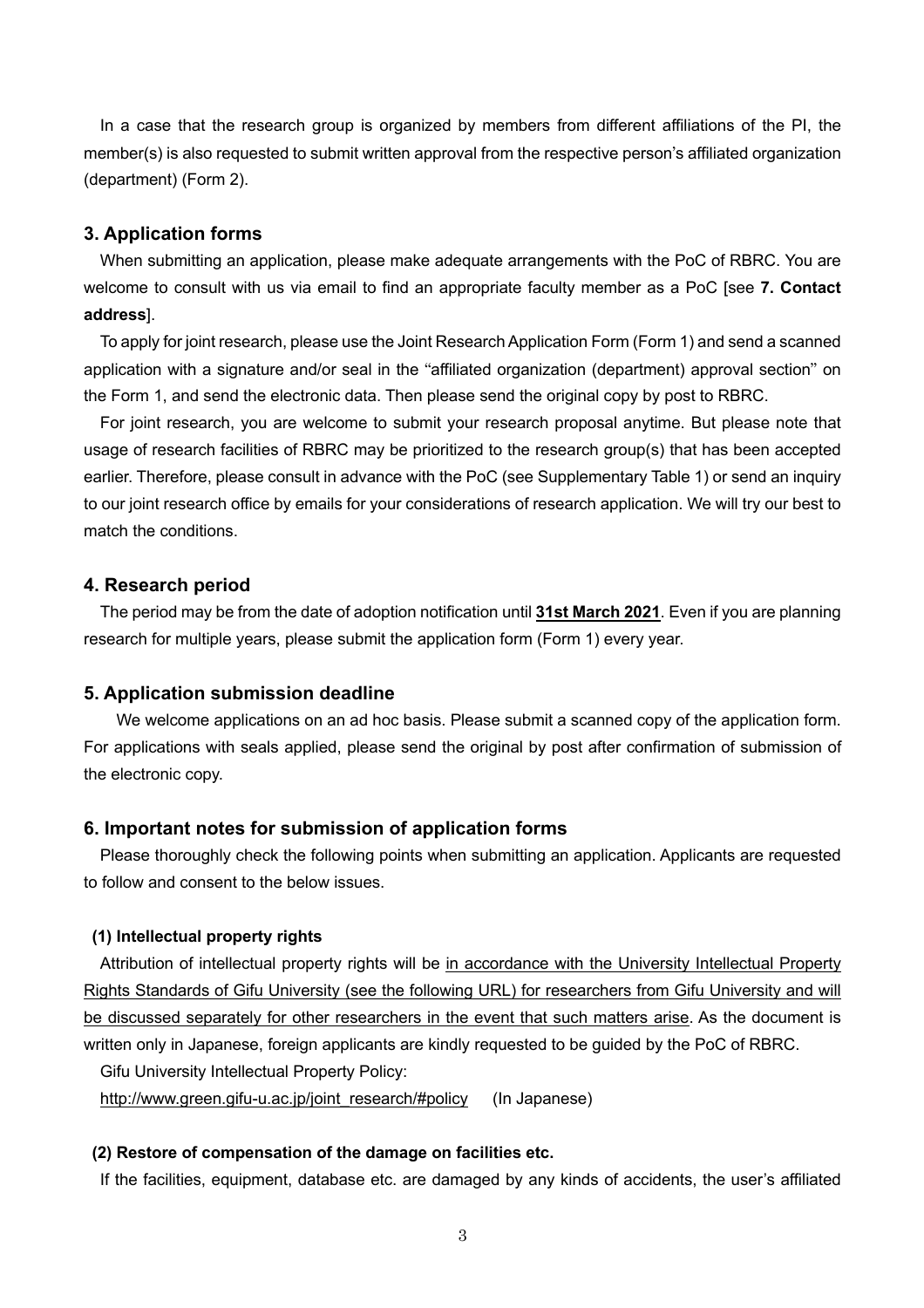organization may be requested to restore or compensate those items to their original state.

#### **(3) Accident insurance**

When students and/or persons without workers' compensation insurance use the facilities at RBRC, please be sure to take out "Student Educational Research Accident Insurance" or accident insurance that is equivalent or better one, before begin the research.

# **7. Application submission address and contact details for inquiries**

Joint Research office, River Basin Research Center, Gifu University 1-1 Yanagido, Gifu-city, Gifu, 501-1193 Japan Email address: research@green.gifu-u.ac.jp

# **8. Schedule of applications**

| Application period                                    | From 6 <sup>th</sup> March to as needed     |
|-------------------------------------------------------|---------------------------------------------|
| Notification of adoption decision                     | After review in RBRC, as needed             |
| Submission deadline for joint research results report | March 2021 (details will be informed later) |

# **9**.**Reports**

PI of joint research is requested to submit a "Joint Research Report" (Form 3) by following to the schedule which will be indicated by RBRC.

PI or its alternate of joint research is requested to submit Form 4, if any changes occurred in the research participants (addition or removal of members, changes in personnel, etc.).

Please note that part of the joint research report may be used for the activity reports and/or the web site of RBRC, and you may be kindly requested to support us.

# **10**.**Publication of results of the joint research**

When publishing the results of the joint research, you are kindly requested to acknowledge that part or the whole of your research was supported by RBRC.

For example, "The present study was conducted using Joint Usage / Research Grant of the River Basin Research Center (2020-XX), Gifu University"

N.B.) This English version is a translation of the original Japanese version. All descriptions shall follow the Japanese version. For details of application, please communicate with your Point of Contact in RBRC, Gifu University.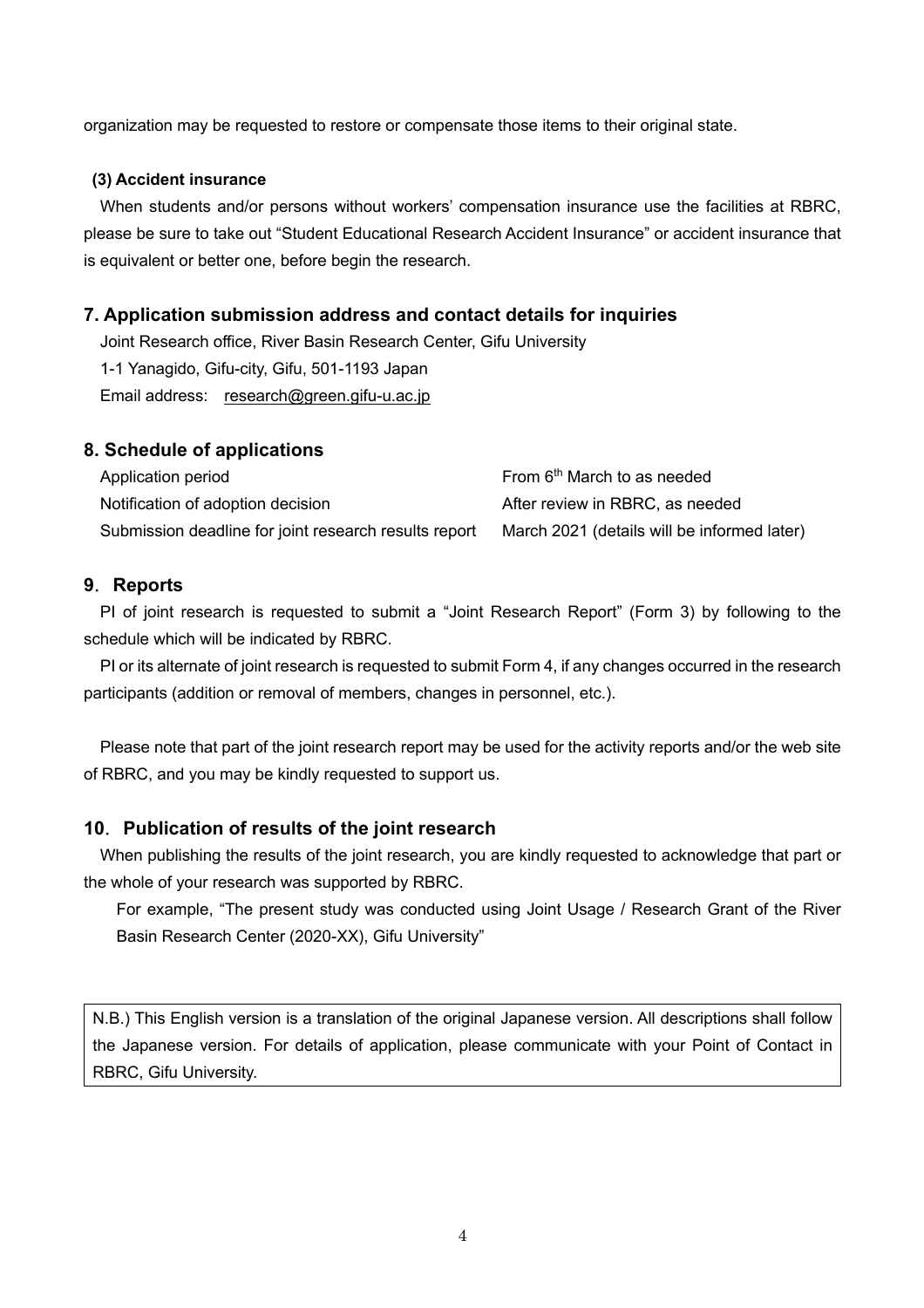# Supplementary Table 1. Facilities and materials available for use in joint research

| <b>Facilities and Material Title</b>                            | Overview                                                                                                                                                                                                                                                                                                                                                                                                                                | Point of contact<br>(See Supplementary Table 2)                                           |  |  |
|-----------------------------------------------------------------|-----------------------------------------------------------------------------------------------------------------------------------------------------------------------------------------------------------------------------------------------------------------------------------------------------------------------------------------------------------------------------------------------------------------------------------------|-------------------------------------------------------------------------------------------|--|--|
| Takayama Field Station                                          | Able to conduct field research on mountainous forests and river ecosystems. A<br>chemical laboratory, biological laboratory and plant specimen room are<br>located in the field station. There are canopy access towers in a deciduous<br>broad-leaved forest site (TKY) and in an evergreen coniferous forest site<br>(TKC). Use of either site requires adequate consultation with the PoC<br>regarding the facilities and equipment. | Hiroyuki Muraoka (TKY)<br>Taku M. Saitoh (TKC)<br>Satoshi Tsuda (Vegetation<br>specimens) |  |  |
| Microbial Analysis Laboratory                                   | This laboratory is equipped with analysis system able to detect and quantify<br>plant pathogens in samples obtained in the field, conduct diversity assessment<br>of microbes, and identify microbes.                                                                                                                                                                                                                                   | Koji Kageyama                                                                             |  |  |
| <b>Water Quality Analysis</b><br>Laboratory                     | This laboratory is equipped with conventional and advanced instruments<br>needed for analysing various indexes (including microbiological ones)<br>associated with the water quality of rivers or lakes, water environment<br>conservation and water treatment.                                                                                                                                                                         | Fusheng Li<br>Kayako Hirooka                                                              |  |  |
| Takayama Evergreen<br><b>Coniferous Forest Site</b><br>Database | The Takayama Evergreen Coniferous Forest Site (TKC) has data of<br>meteorological and flux measurements since 2005. Part of this data is<br>published on the AsiaFlux database (http://www.asiaflux.net/) (the data is to be<br>used in accordance with the AsiaFluxDB terms of service). Use of any other<br>data requires consultation with the PoC.                                                                                  | Taku M. Saitoh                                                                            |  |  |
| Oomycete strains                                                | Oomycete strains will be provided after an adequate consultation with the<br>PoC.                                                                                                                                                                                                                                                                                                                                                       | Koji Kageyama                                                                             |  |  |
| Various flow meters                                             | ADCP for local surveys (RDI Workhorse ADCP Sentinel), doppler<br>instrumentation for water velocity measurements for flume experiments<br>(Sontek MicroADV16kHz, down-looking type and side looking type) are<br>available for use. Adequate consultation with the PoC is required for all the<br>equipment.                                                                                                                            | Morihiro Harada                                                                           |  |  |

\*When conducting preliminary consultation, please contact the PoC directly, or send an email to research@green.gifu-u.ac.jp